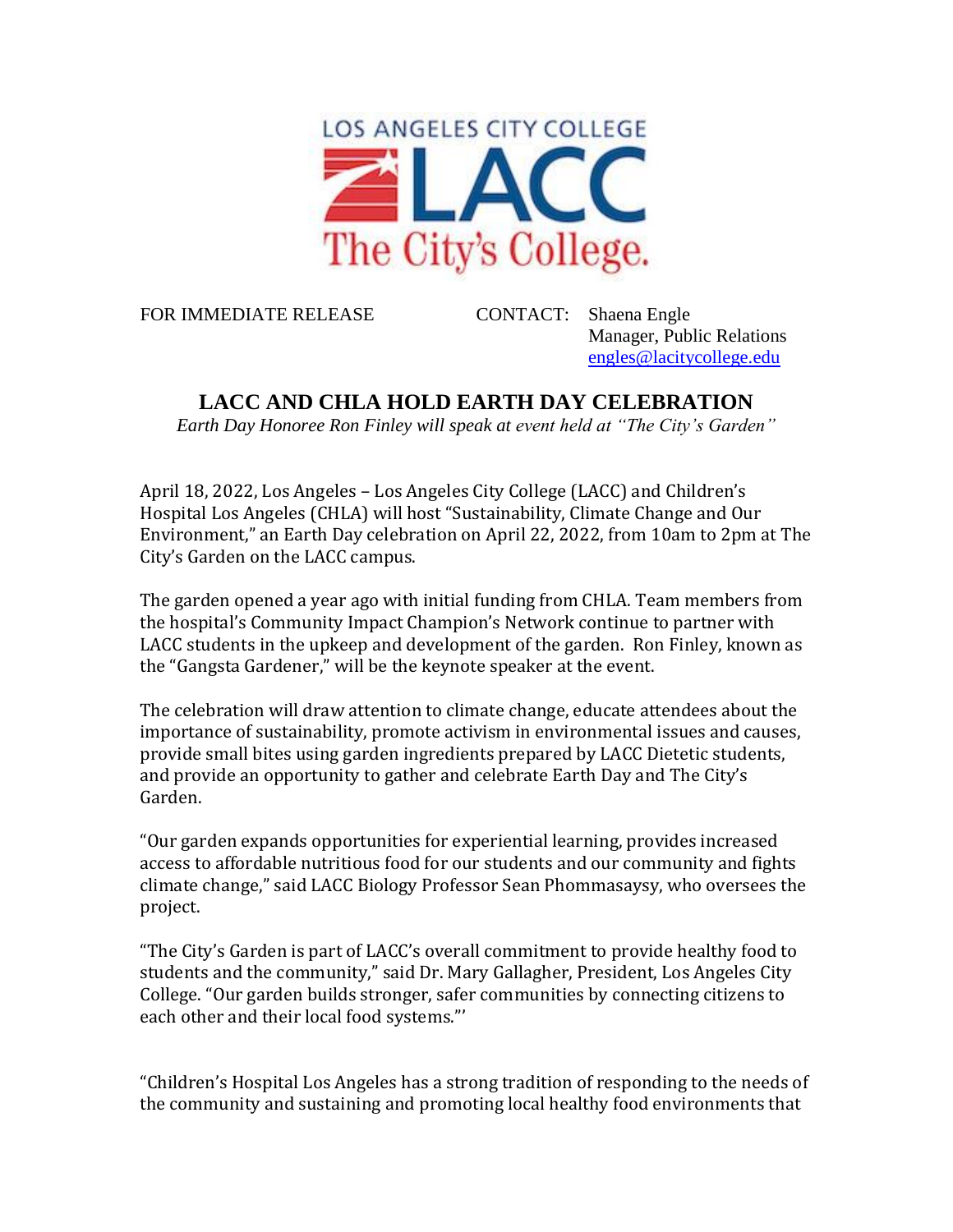achieve community wellness close to home," says Lara Khouri, Executive Vice President and Chief Strategy and Transformation Officer at Children's Hospital Los Angeles. "This garden is an essential element of CHLA's commitment to our neighbors, beyond our clinical expertise."

"The mission of Children's Hospital Los Angeles—to create hope and build healthier futures— includes a commitment to work with our community," says Ellen Zaman, Executive Director of External Affairs at Children's Hospital Los Angeles. "We are proud to partner with LACC as it cultivates this remarkable resource for the campus and the community."

Maintaining the garden is among many good neighbor programs led by the hospital volunteers who comprise CHLA's Community Impact Champion's Network, says Rolando Gomez, MBA, Administrator of Government and Community Affairs at Children's Hospital Los Angeles. "While they may have different motivations for participating, each member shares a common belief that CHLA is more than a hospital—it is an organization made up of compassionate individuals who want to help improve the lives of kids and families in the community," he said.

## **About Los Angeles City College**

Established in 1929, Los Angeles City College is one of the oldest of the California Community Colleges. Located in the heart of Hollywood, LACC provides a dynamic innovative learning environment offering more than 100 vocational and professional programs including degrees, transfer programs and certificates to more than 18,000 students. Los Angeles City College is home to one of the most vibrant and diverse campuses in the country. The campus provides a wide range of professional and vocational programs at a fraction of the cost of state and private colleges.

## **About Children's Hospital Los Angeles**

Founded in 1901, Children's Hospital Los Angeles is the highest-ranked children's hospital in California and fifth in the nation on the prestigious U.S. News & World Report Honor Roll of Best Children's Hospitals. U.S. News ranks Children's Hospital Los Angeles in all 10 specialty categories. Clinical care at the hospital is led by physicians who are faculty members of the Keck School of Medicine of USC through an affiliation dating from 1932. The hospital also operates the largest pediatric residency training program at a freestanding children's hospital in the Western United States. The Saban Research Institute of Children's Hospital Los Angeles is home to all basic, translational, clinical and community research conducted at the hospital, allowing proven discoveries to quickly reach patients. Our mission: to create hope and build healthier futures. To learn more, follow us on Facebook, Instagram, LinkedIn, YouTube and Twitter, and visit our blog at CHLA.org/blog.